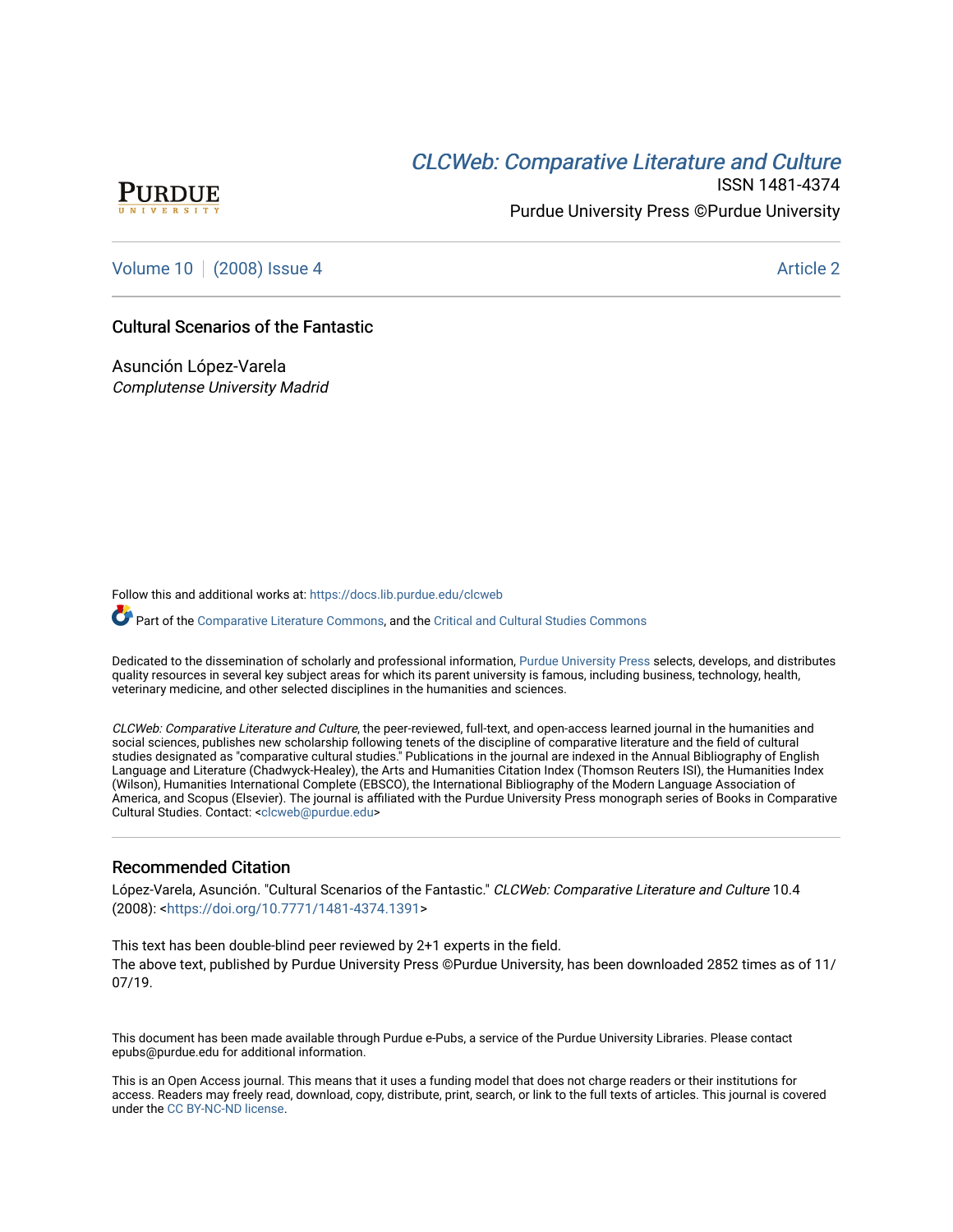PURDUE

UNIVERSITY PRESS <http://www.thepress.purdue.edu>



## CLCWeb: Comparative Literature and Culture

ISSN 1481-4374 <http://docs.lib.purdue.edu/clcweb> Purdue University Press ©Purdue University

CLCWeb: Comparative Literature and Culture, the peer-reviewed, full-text, and open-access learned journal in the humanities and social sciences, publishes new scholarship following tenets of the discipline of comparative literature and the field of cultural studies designated as "comparative cultural studies." In addition to the publication of articles, the journal publishes review articles of scholarly books and publishes research material in its Library Series. Publications in the journal are indexed in the Annual Bibliography of English Language and Literature (Chadwyck-Healey), the Arts and Humanities Citation Index (Thomson Reuters ISI), the Humanities Index (Wilson), Humanities International Complete (EBSCO), the International Bibliography of the Modern Langua-ge Association of America, and Scopus (Elsevier). The journal is affiliated with the Purdue University Press monog-raph series of Books in Comparative Cultural Studies. Contact: <clcweb@purdue.edu>

> Volume 10 Issue 4 (December 2008) Article 2 Asunción López-Varela, "Cultural Scenarios of the Fantastic" <http://docs.lib.purdue.edu/clcweb/vol10/iss4/2>

Contents of CLCWeb: Comparative Literature and Culture 10.4 (2008) Thematic issue New Studies on the Fantastic in Literature Edited by Asunción López-Varela <http://docs.lib.purdue.edu/clcweb/vol10/iss4/>

Abstract: In her article, "Cultural Scenarios of the Fantastic," Asunción López-Varela explores the relationship between technological development, the materiality of objects, the concept of ontological presence, and the emergence of abstract and fantastic models. López-Varela argues that since the early twentieth century there has been a return to the fantastic in literature and that this is related to neo-baroque attitudes whose foundations are a systemic way of knowing that unveils a world understandable from an epistemology of complexity and ambiguity. In postmodern neobaroque aesthetics, with its focus on technological re-mediating, that is, transferring information across different media, originality is no more than the capacity to deconstruct pre-established formulas. This represents a phenomenon where the cultural and the technological meet, since repetition arises from excess of information thus showing the material and local character of the cultural. López-Varela shows how the emergence of hybrid and fantastic perspectives embedded in negative values implies a changing of values, that is, referential parameters about ourselves, the others, nature, etc. The conflict between a vision of the world as a closed system and the vision of the world as group of local open systems with permeable borders is a conflict which anticipates ideological, political, economical, and axiological systems and thus it signifies a cultural conflict.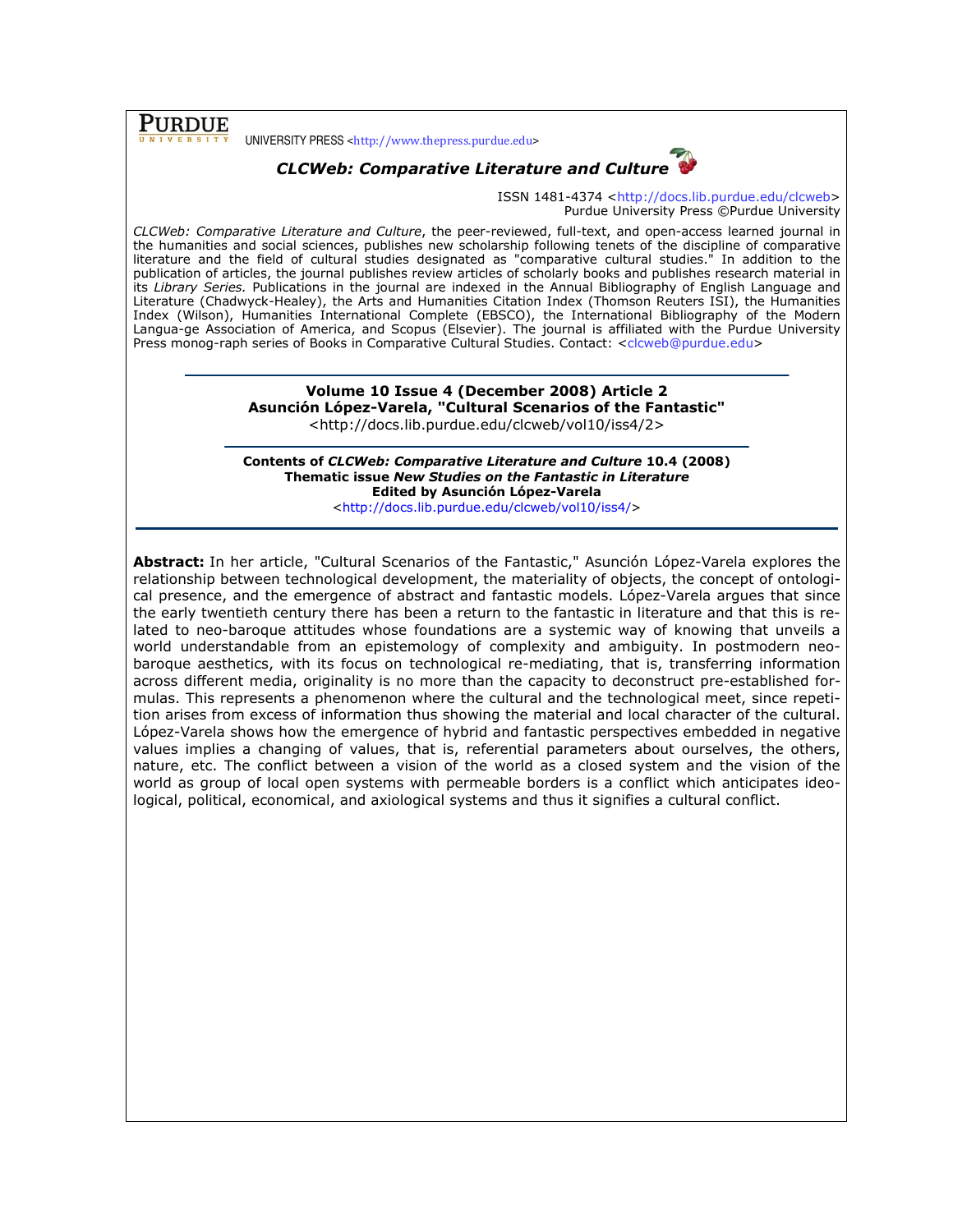### Asunción LÓPEZ-VARELA

#### Cultural Scenarios of the Fantastic

We can trace the fantastic in Western literature to Greek and Roman myths with classics such as Homer's Odyssey and Virgil's Aeneid. The majority of epic narratives in all cultures have strong fantastic components, from the Sumerian Gilgamesh to the Hindu Mahabharata and Ramayana through the Saxon Beowulf, the German Der Ring des Nibelungen, Icelandic sagas and Arthurian legends. The turn of the epic towards more realist forms gave rise to picaresque and chivalresque novels, journey narratives, social novels, etc. Fantastic elements are present in Jonathan Swift's Gulliver Travels only to return in the romantic period in the "gothic novel." The fantastic became the popular genre par excellence and including among many sub-genres children's literature and science fiction, stretching to contemporary cyberfiction. This is so because such narratives situate perfect societies in islands away from human reach and similar devices; it is not by chance that the etymology of the word is from Greek outopia (ou = no; topos/topia = place, location) + eutopia (eu = good; topos/topia = place, location). The fantastic seeks to spread beyond the threshold of the real, beyond our borders of perception, beyond the socially authorized including religion and sexuality, and also beyond our temporal and spatial context. One wonders, then, if there is a relationship between the fantastic and the artistic avant-garde, since the term means metaphorically the first line of creation and artistic innovation, that is, the space beyond what is established.

It is striking that in literary history and the history of genres the fantastic remains elusive to its categorization. As Julio Cortázar has explained, "the fantastic and the mysterious are not only the greatest imaginations of cinema, literature, stories and novels. They are present within us, in our psychic mind, and science or philosophy can explain them only in a primary and rudimentary manner" (291; unless indicated otherwise, all translations are mine). Thus we need to question the reasons why this "feeling" emerges with particular force in certain historical moments that appear to coincide with social changes, mainly technological. One of the first to formulate the concept of the fantastic was Vladimir Solovie'v for whom the signification of the fantastic is founded upon the certainty that everything that occurs in human life depends not only rooted in casuality but that there is a deeper universal and less obvious causality. Solovie'v speaks of an exterior and formal possibility for the explanation of phenomena and about an internal type of explanation which lacks all internal probability (see Tomachevski 61-95). Boris Tomachevski brands Soloviev as an idealist because of his use of these terms; however, words like "causes," "exterior possibility," and "internal probability" remind us of existential approaches and dynamic systems theory, as we shall see later on. Roger Caillois also indicated that "the fantastic is a rupture of the recognized order, an irruption of the unacceptable within everyday immutable legality" (161). Tzvetan Todorov describes it as being a liminal state of the supernatural and he compares "the fantastic" to "the uncanny," wherein the phenomenon turns out to have a rational explanation, and to "the marvellous," where the explanation is truly supernatural as in fairy tales. Todorov explains that "the fantastic" is the state of mind which leaves the reader with a sense of confusion about the work whether or not the phenomenon was real; Todorov argues that both "the grotesque" and the "supernatural" contain fantastic elements but "the fantastic" is based on an ambiguity of those elements.

The analysis of the mechanisms of representation and their problematic relationship with a supposedly objective "reality" that they would try to reflect in a precise and transparent way has occupied a fundamental space in philosophical and artistic debates in the Western tradition, although only at certain times have they come forth disputing its prominence versus other more transcendental realities, metaphysical or sublime, with the subsequent reconsideration of epistemological paradigms. In recent decades, thought on the baroque in particular has reached some surprising findings. For example, according to Martin Jay human imagination has moved towards the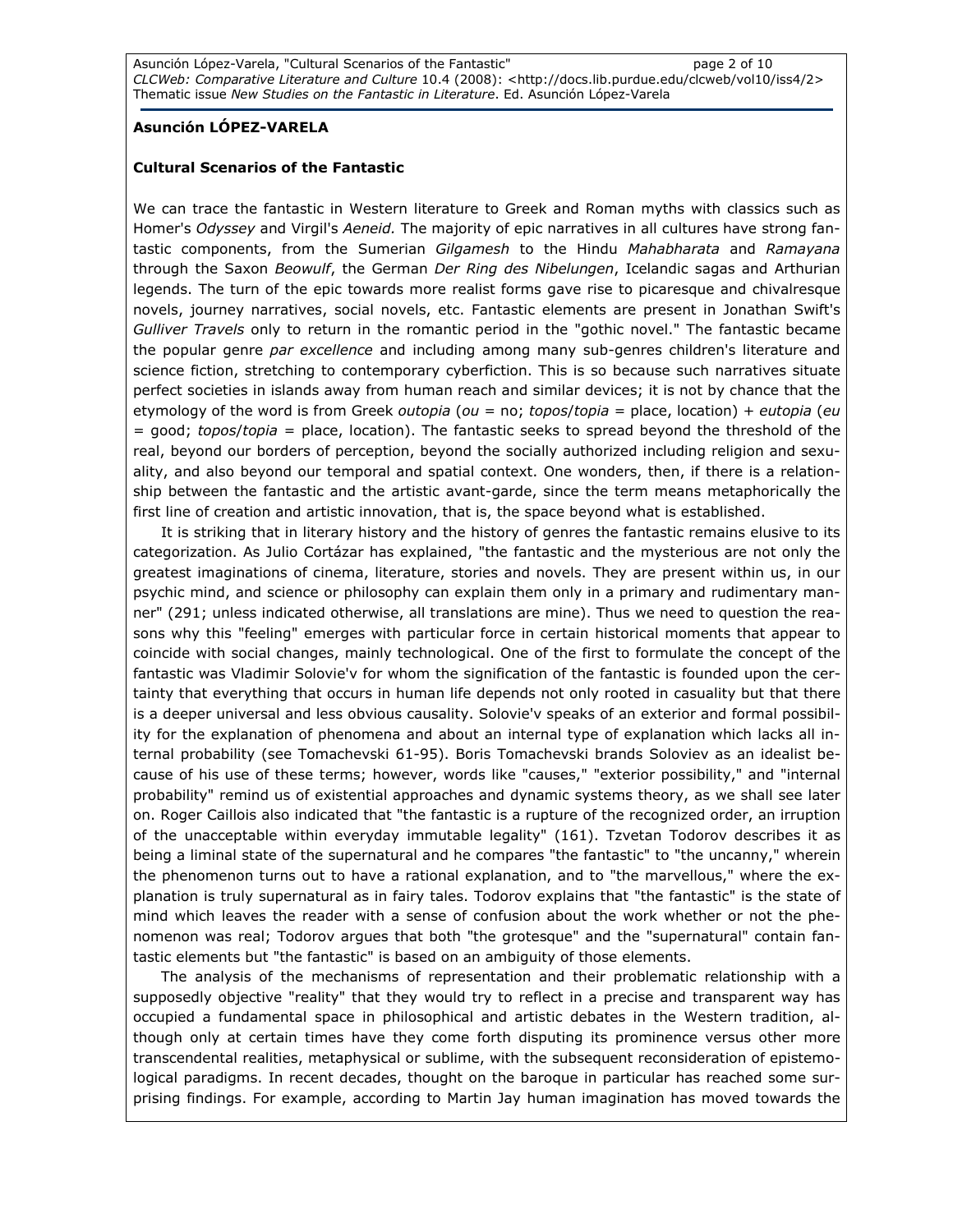Asunción López-Varela, "Cultural Scenarios of the Fantastic" and page 3 of 10 CLCWeb: Comparative Literature and Culture 10.4 (2008): <http://docs.lib.purdue.edu/clcweb/vol10/iss4/2> Thematic issue New Studies on the Fantastic in Literature. Ed. Asunción López-Varela

baroque, that is, towards a rupture with classical and renaissance perspectives in an attempt to investigate and complicate rational, visual, and narrative spaces and thus the baroque and modernity would be times when the imaginary has thought to discover a world which runs against order and against the rationalism of the classic ideal. In other words, a world that has sought to approach representations which are both ambiguous and fantastic. Tracing a quick path through the antecedents of such reflection on the baroque we could begin with work by Friedrich Nietzsche who in his Human, All-Too-Human anticipated many of the claims of the movement towards ambiguity in the twentieth century. Nietzsche defines the baroque in terms of opposition, as lack, absence, or failure to comply with the rules of the classical canon. The baroque expressed new values: in literature the use of metaphor and allegory and in painting multiple light sources and the abundance of diverse elements. The theoretical thread that would explore aspects of ambiguity related to philosophy, art in general and literature in particular, can be found in the work of diverse thinkers including William Empson, whose work Seven Types of Ambiguity (1930) was fundamental for the development of New Criticism. Or, Maurice Blanchot, whose work illuminates symbolists such as Stéphane Mallarmé and his formulation of literary language as anti-realist and different from everyday experience. Blanchot's work is also linked to that of Georges Bataille and Emmanuel Levinas, while Roland Barthes, Gilles Deleuze, Félix Guattari, François Lyotard, or Jean Baudrillard have revised patterns of representation and the conception of reality and the world as exercises of construction underlying performative aspects, that is, the idea of culture as process. Based on Mikhail Bakhtin's work, Julia Kristeva examines certain artistic strategies guided by the need of excess and transgression that the Russian theorist terms "grotesque realism." Works recovering Walter Benjamin's thesis on the influence of technology upon modernity, such as by Christine Buci-Glucksmann or Omar Calabrese (see also Buci-Glucksmann and Jarauta), Samuel Arriarán and Mauricio Beuchot, Fernando R. de la Flor, Francisco Jarauta, Ana Lucas, José Antonio Maravall, Severo Sarduy, Cornago Bernal, or Octavio Paz, all of whom consolidate new perspectives on the baroque, modernity and postmodernity, and the importance of ambiguity (for new work ambiguity in culture and literature, see the forthcoming volume Culture and Ambiguity edited by Anthony Stephens and Paolo Bartoloni).

Max Horkheimer and Theodor Adorno theorized aesthetic theory as a correction of abstract and instrumental thought. Furthermore, the verification of the limits of empirical knowledge and of the objectivity of scientific discourse in the so-called "exact sciences" made them loose the condition of neutrality from which scientific paradigms had benefited until the apparition of the first relativist models, thus bringing these fields closer to the humanities in such a way that analogy, metaphor, myths, and semiotic approximations begin to permeate scientific discourse as viable forms of knowledge that can help guide the capacity of what we perceive as known, the intuition of that which cannot be understood. The subtitle to William Irvin Thompson's Gaia: A Way of Knowing (1987) and his notion of the implications of "New Biology" announced an explicit political and ideological emphasis. The most important general principle of a Gaian polity is to begin to think in terms of an ecology of consciousness rather than one-sided ideologies. In an ideological political culture it is generally assumed that Truth can be known completely and absolutely and contained in a single system of ideas. In contradiction, in Gaian political culture characterized by ecological thinking it is assumed that "truth" can only be expressed in the context of relationships of interacting opposites and therefore "truth" embeds those conflicts and is not necessarily wholly reducible to one pole of a conflict or the other. Thompson claimed that for a variety of reasons, each cultural pursuit has become increasingly dissociated from the others during the course of the twentieth century to the detriment of each and all. The end result was a set of separate and highly specialized subcultures, each with their own discipline and specific jargon that did not and could not serve as a vehicle of wider communication, let alone leading to a communal understanding. Thompson explains that Western high culture and its concern with pragmatic careerism lost sight of its project to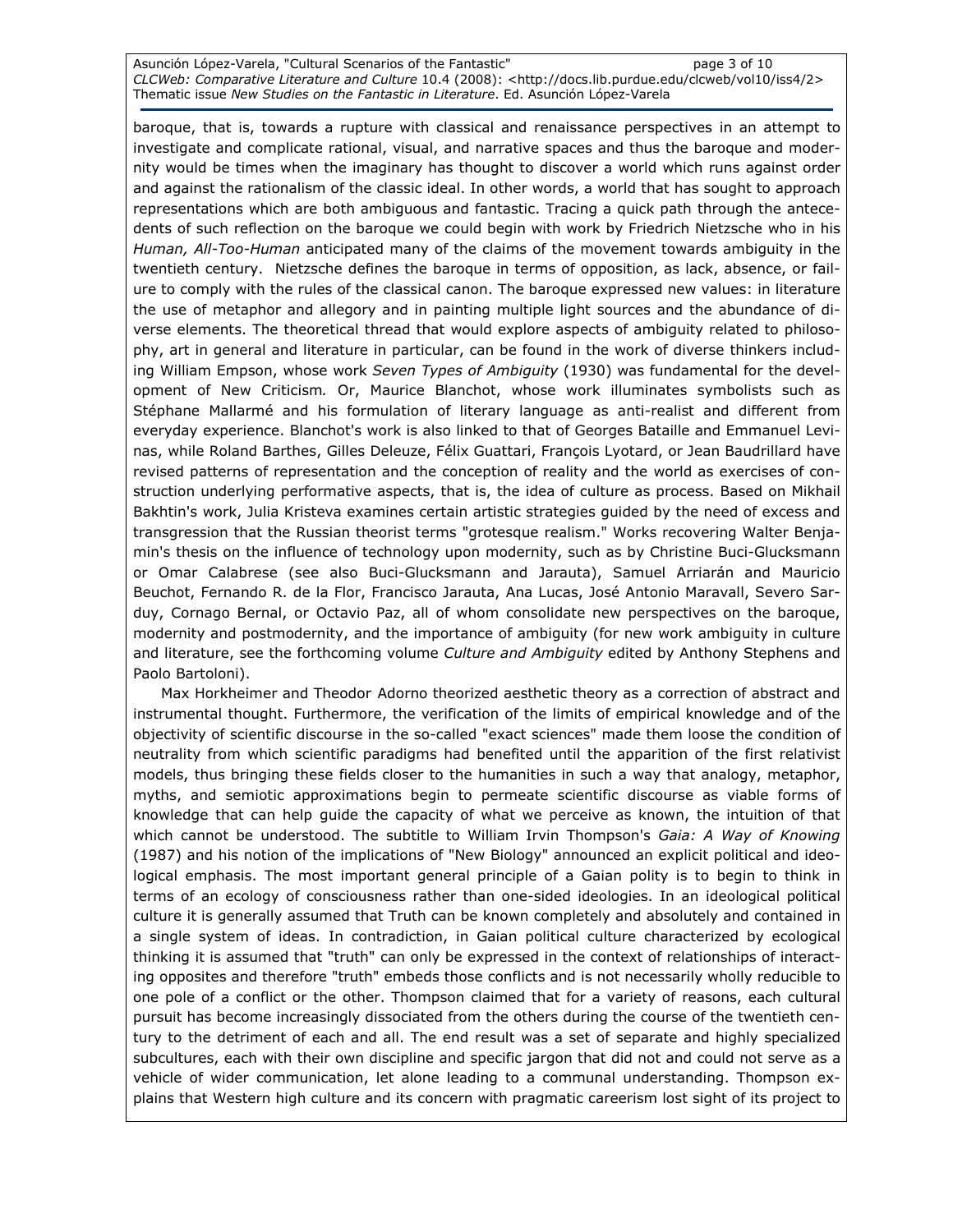Asunción López-Varela, "Cultural Scenarios of the Fantastic" and page 4 of 10 CLCWeb: Comparative Literature and Culture 10.4 (2008): <http://docs.lib.purdue.edu/clcweb/vol10/iss4/2> Thematic issue New Studies on the Fantastic in Literature. Ed. Asunción López-Varela

preserve, protect, and promote a "shared" culture and the only common culture left was popular and pop culture which, on its own, could not maintain its value as shock absorber and moved downward cumulatively toward the lowest common denominator of base impulses.

Similarly, Humberto Maturana and Francisco Varela use the term *autopoesis* to designate a dynamic process of cognition by which a system maintains its organization on account of its own operation, depending on its current, present, and past states. System behaviour is determined by its interaction with the environment (the material substratum) and by the fact that systems are manmade. Thus, rules governing systems can be a) perceptual, that is, responding to peculiarities of sensing, b) cognitive, that is, dealing with cultural knowledge and believes, c) evaluative, because they introduce the individual factor and tend to explain personal preferences, values, and goals, d) behavioural, because they delineate future patterns of action, and e) denotative, because they specify the choice of signs for signifying. Semiosis organizes signs using hierarchy that moves from objects (manifestations of physical objects as signs, perceived or realized through their distinctions; under a materialistic perspective we could include emotions and behaviours as objects) to a second induced level of processes and structures, reflecting interpretative laws of experiential and environmental (physiologically, socially, technically, economically, etc.) which in turn determines meanings. This new epistemology of networked complexity begins to emerge in different disciplines (radical constructivism, complex systems paradigms, quantum physics, neurobiology, cybernetics, critical theory, deconstruction, reader-response criticism, etc.), a convergence also theorized by Katherine Hayles or George P. Landow, among others. For instance, it is at least striking that theoretical trends such as radical constructivism (e.g., Schmidt; Glasserfeld; Tötösy de Zepetnek), complex systems paradigms (e.g., Prigogine; Morin; Deleuze), breakthroughs in the field of quantum physics (Heisenberg; Bohr), neurobiology (Maturana and Varela; Calvin), thermodynamics (Bertalanffy), systems theory (Schmidt; Luhmann), or cybernetics (Wiener; Jay; Gleick; Capra; for a study of the crisis of representational time in science and literature see also López-Varela, Embers), all show a change of orientation towards models that emphasize processes instead of states, and even a certain empirical anti-objectivist with the sight on uncertainty, non-linear dynamic systems theory (also called "chaos theories"), complexity, fractal geometry, etc., where the relationship between the principles of order and disorder, imbalance and instability, construction and deconstruction, and the discovery of an unpredictable world beyond statistic trends. This new vision of the world as a group of local open systems with permeable interdisciplinary borders includes ideological, political, economical, and axiological structures and thus it signals changes in our ontology of symbolization which in turn affects cultural forms and their material formats in a feed-back loop. Such changes are-prefigured in the acts of acts of production, distribution and reception of cultural objects, which form the very symbolic structure of cultural phenomena. This new systemic way of knowing unveils a world understandable as binary construct and ambiguous process and hence the relevance of the fantastic. Within this epistemology, the distinction between open and closed systems becomes fundamental. Closed systems are characterized by two conditions: centre and a perimeter. In the latter, their symmetrical organization around their centre confers order and stability but also stiffness and stagnation while in the former expansive forces create a crisis within the system in its movement towards openness. The same persistence is manifested in the development of critical theory where deconstructive mechanisms, such as those by Jacques Derrida or orientations towards an aesthetic of reading in reception and audience studies and the "open work" (see Eco). These readings elude canonical order and essentialist stability, requiring instead acts of invention in a world in continuous movement. While the humanities and the arts congratulate themselves for this new alliance with the sciences which seems to aim at all-embracing knowledge (even if ambiguous) and of reality, and where diverse approaches enhance one another under comparative study, one wonders if these shared paradigms of ambiguity are the result of interdisciplinary dialogue, intertextuality, and re-mediation (i.e., transferring previous discourses into multiple [new]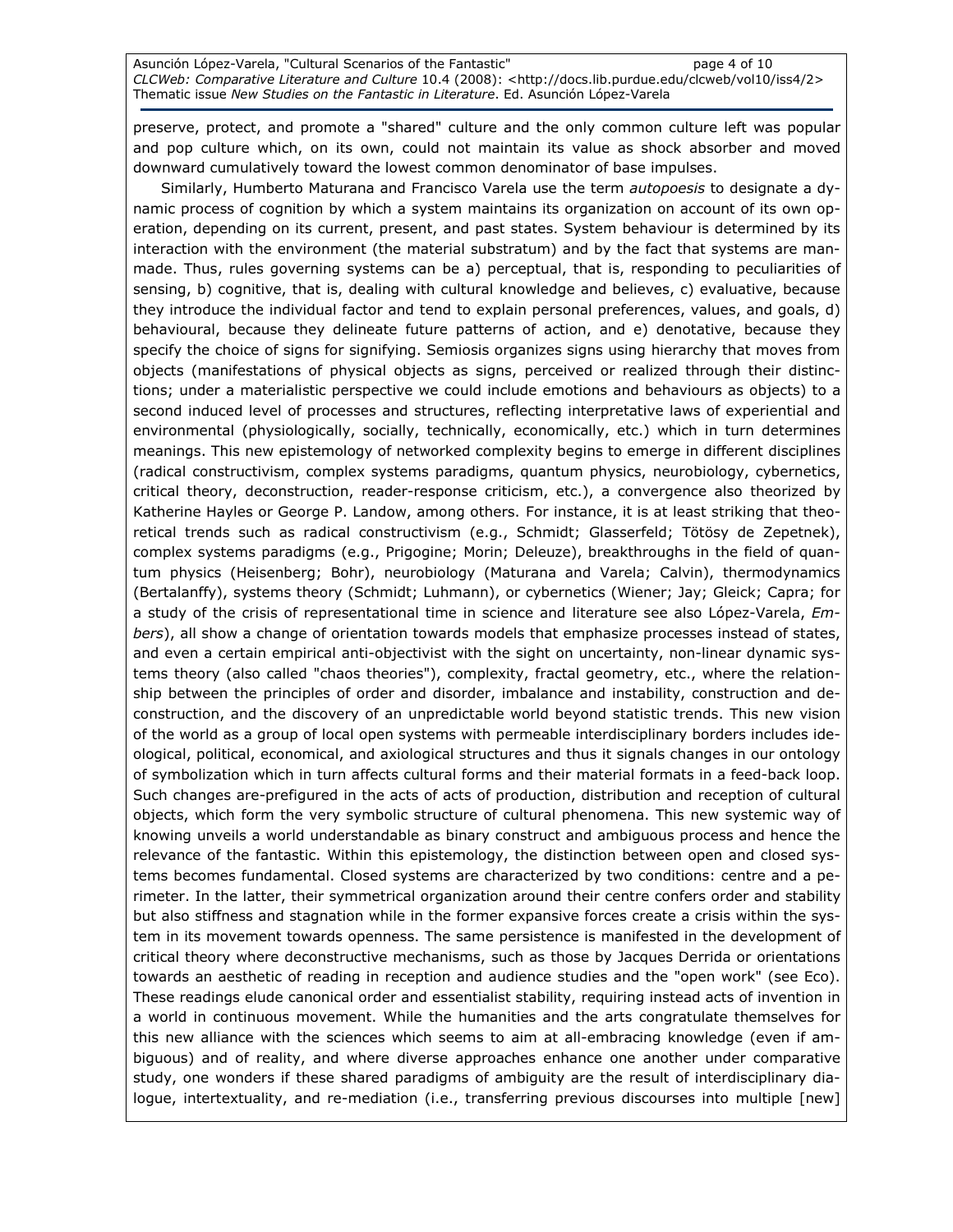media formats) or if, on the other hand, we are really talking about a cultural and epistemological revolution.

The rapprochement between reason and intuition, between empiricism and spiritualism, between perception and abstraction has one of its most radical expressions both in Ludwig Wittgenstein's thought and the crisis of phenomenology. The difficulty of capturing reality through perception can be tracked to Baudelaire's Peintre de la vie moderne and it is the fundamental objective of many modernist artists who try to overcome the crisis of representation by turning, in many cases, towards the sacred or sublime, frequently related to the essence of nature. This is, for instance, the case of Virginia Woolf whose work The Waves seeks to reunite the fragmentation of subjective human experience within the universal temporal cycles of the natural world, shared by everyone. This return to the sacred or sublime attached to Lockian British empiricism, Kantian analytic thought, and to the processes of anamnesis (recollection, reminiscence, etc.) is characteristic of Virginia Woolf, Marcel Proust, or Thomas Mann, and it appears in dynamic tension with its opposite, namely the material world and the need of the profanation of the sublime through the grotesque, characteristic of James Joyce's works for example. These works point towards a postmodern way of looking whose basic approach is the denunciation of formal limits, that is, the crisis of the object tied to the crisis of the perceiving subject, both represented in twentieth-century avant-garde artistic movements that recover the ineffable, the invisible, and the hidden under a new non-sublime vision, a prostituted vision, baroque and ambiguous that feeds in its own contradictions (on this, see López-Varela, "El burdel"). It is therefore not the sense of time or period, of being yet another temporal category, but the character of dynamic process(es) integrative of opposites and open to change what allows us to contemplate postmodernism as a new way of looking towards the cultural past and that implies a radical revision of dominant epistemological paradigms now oriented towards ambiguity and the epistemology of the baroque. Postmodernism's struggle to constitute itself simultaneously as opening and closing, as the end of representation and history in order to inaugurate a new moment within a never ending allegorical process is thus a symptom or expression of the underlying epistemological crisis that brings us back directly to the baroque and to semiotic approaches and unveiling a pragmatic and performative, contingent and processual comprehension of reality, a comprehension that moves towards sceneries beyond what can be named, that is, towards the mystery of the infinite, the unstable, the empty, and the fantastic in art. In systemic theory there is no separation between phenomena and their consequences: both are part of the process. There is no distance between order, rule, cause, cosmos, finitude, etc., used (in the present) to explain origin (the past) and anticipate phenomena (future order; teleology) and disorder, irregularity, chance, chaos, undefined, unlimited, or monstrous. Disorder, frequently discarded because of its apparent lack of functionality, is now understood as an integral part of a dynamic system. It is this legitimating of the casual and monstrous, the instability between order and disorder that provides dynamism within the system. However, it is not that mathematical theories and the study of natural phenomena influence cultural change. Instead, it is postulated that that scientific paradigms are cultural acts in themselves and, what is more, the production and reception of cultural objects or what we call art is not only a consequence but the very symbolic structure of cultural phenomena.

The above suggested view, namely an epistemological crisis, ought to result in an interdisciplinary rapprochement (not merely multidisciplinary or pluridisciplinary: the prefix "inter" points to the interrelations), that in the case of literature and the other arts becomes manifest in a generic rupture, bridging the fantastic and the avant garde. I argue that this crisis has its origin in new forms of the materiality of objects, forms mediated increasingly by digital technologies and mass communication and not only by the multiplication of representational spaces but the growing remediation of these spaces. It is precisely the 1960s with the complete activation of Western capitalist systems and the impact of the "iconic turn" and the point of no-return in the movement towards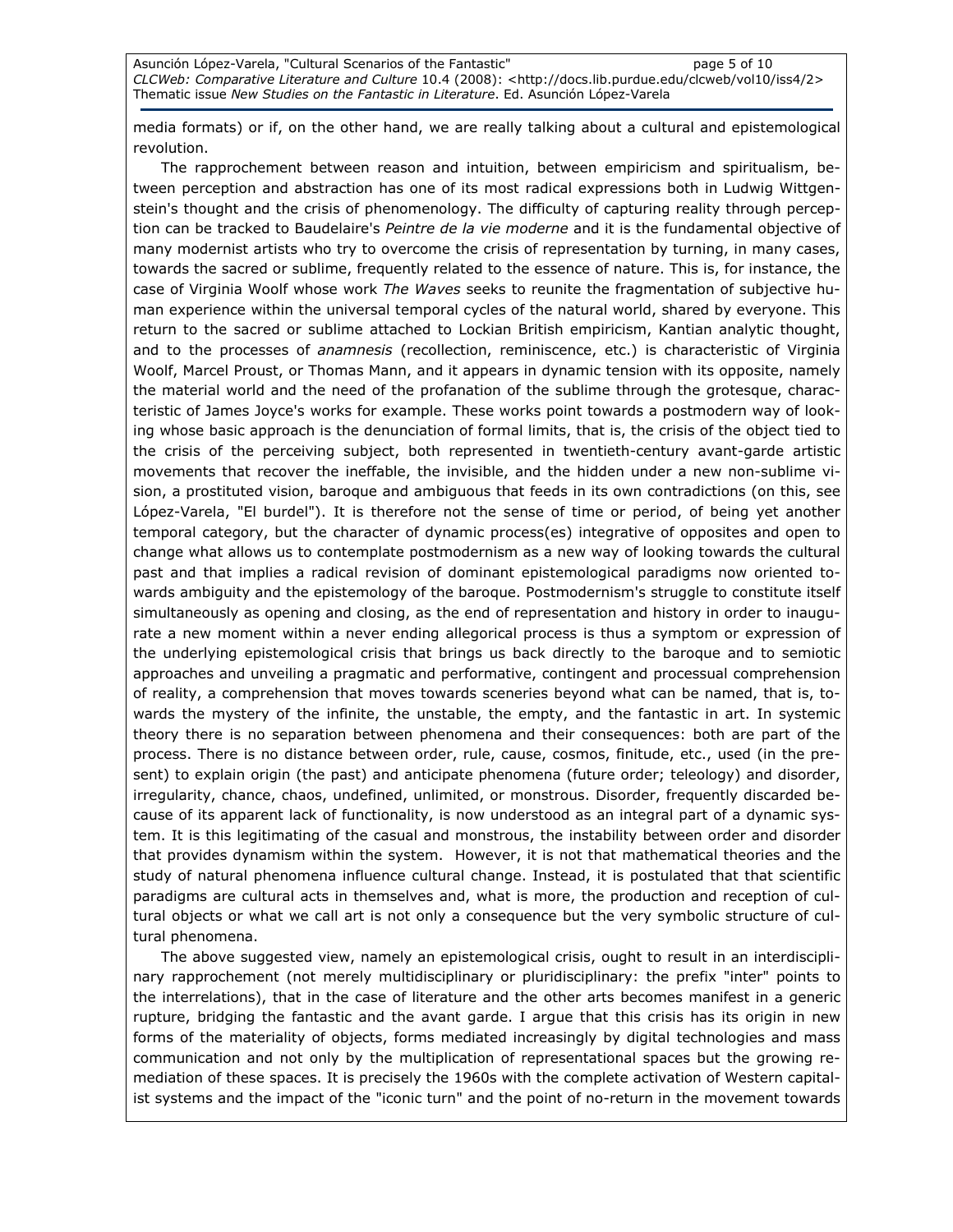Asunción López-Varela, "Cultural Scenarios of the Fantastic" and page 6 of 10 CLCWeb: Comparative Literature and Culture 10.4 (2008): <http://docs.lib.purdue.edu/clcweb/vol10/iss4/2> Thematic issue New Studies on the Fantastic in Literature. Ed. Asunción López-Varela

an understanding of the world as a constructed cultural product. It is at this time when the return of the baroque in the so-called "neo-baroque" becomes particularly noticeable. However, there are differences between the neo-baroque and the aesthetics of the first avant-gardes in that neobaroque is not an aesthetic of totality or singularity (and exceptionality). Modernism, for instance, attempted to claim the value of art as original and unrepeatable, while contemporary aesthetics overcome idealization and singularity to insist on the rupture of the inscription of the whole and proceed by repetitions and variations and re-writings. Hence, new poetics centre on 1) the study of detail (photography, slow motion cinema, close-ups, minimalism, etc.), 2) the production of fragments (collage, description without unity, exquisite corpse or cadaver, and other surrealist techniques), and 3) in the reception of details and fragments (see also Wollen). There is also a desire to exceed limits, a desire of eccentricity and excess, imagination, fantasy, etc., all implying destabilization. As Calabrese indicates, the value avant garde art derives from its disorder in the face of normality, that is, a diversion of the norm resulting in ambiguity but also novelty and originality. Nowadays, however, artists are used to the fact that works can continue to generate themselves by re-readings, re-writings, recyclage, and re-creation, becoming dynamic systems that try to overcome exhaustion by opening themselves, instead of centralizing, categorizing, or closing as classical systems did. This aesthetics of re-creation and repetition brings into play several modalities such as standardization, that is, serial production (for example TV series) and structural variation (for example film sequels). Calabrese describes these modes of repetition as iconic which respects images (maintaining for instance the same protagonist) and thematic and narrative (structural variations, scripts, recurrent motifs, etc.). Contemporary technology, the different types of information support materials, text, image, audio, video, etc., produce all these variations. In fact, what we term "hypermedia" produces all type of reconfiguration re-mediating classical formats and converting them in digital and intermedial (mixture of text, audio, image, etc; see Bolter and Grusin). Thus, we are talking about a phenomenon where the cultural and the technological meet, since repetition arises from excess of information, that is, excess of history, what once more shows the material and local character of the cultural (the fact there exist different cultures and that these change over time). At an epistemological level this shows once more fragmentation, questioning again the concept of totality. These aspects appear as repetitions in the new baroque aesthetics, namely that making originality evident is no more than the capacity to change, decentre, and deform pre-established formulas. But the fragmentation of totality also appears as a deconstruction of categories (for instance the case of literary genres; new technologies enable even more intergeneric crossing than the avant garde), that is, the part understood as detail or fragment. In this tendency to detail one can see the desire for autonomy of the part. On the other hand, the tendency to fragment prefers rupture or proliferation of parts, seeking to elude the centre; thus fragmented writing uses aphorisms and loose thoughts. Both expressions, the tendency to detail and the tendency to the fragment, move away from totality. Poetic sense is found by means of a removal from regularity and the search for that which is different and does not belong within global categories: the local (in the case of the tendency to detail) and the hybrid or monster (in the case of the tendency to the fragment).

From a sociological and cultural perspective, attention to detail and fragment has allowed a new vision of the other, different from me, localized. Values are not only an epistemological problem, since morals and ethics are not simply a way of reasoning but based in experience; it is not enough to explain rationally the arguments for the convenience of a value in order to be able to put it into practice later. The root of values lies in the way experiences have a profound emotional impact on us, as if they were aesthetic experiences. Negativity, the sinister, the monstrous, the repulsive, the disgusting are aesthetic categories just like the positive, beauty, the sublime, etc. Classical forms always respond to judgements of value according to which what is culturally accepted is physically positive, desirable, beautiful, etc., while what is not is considered deformed, undesirable and ugly.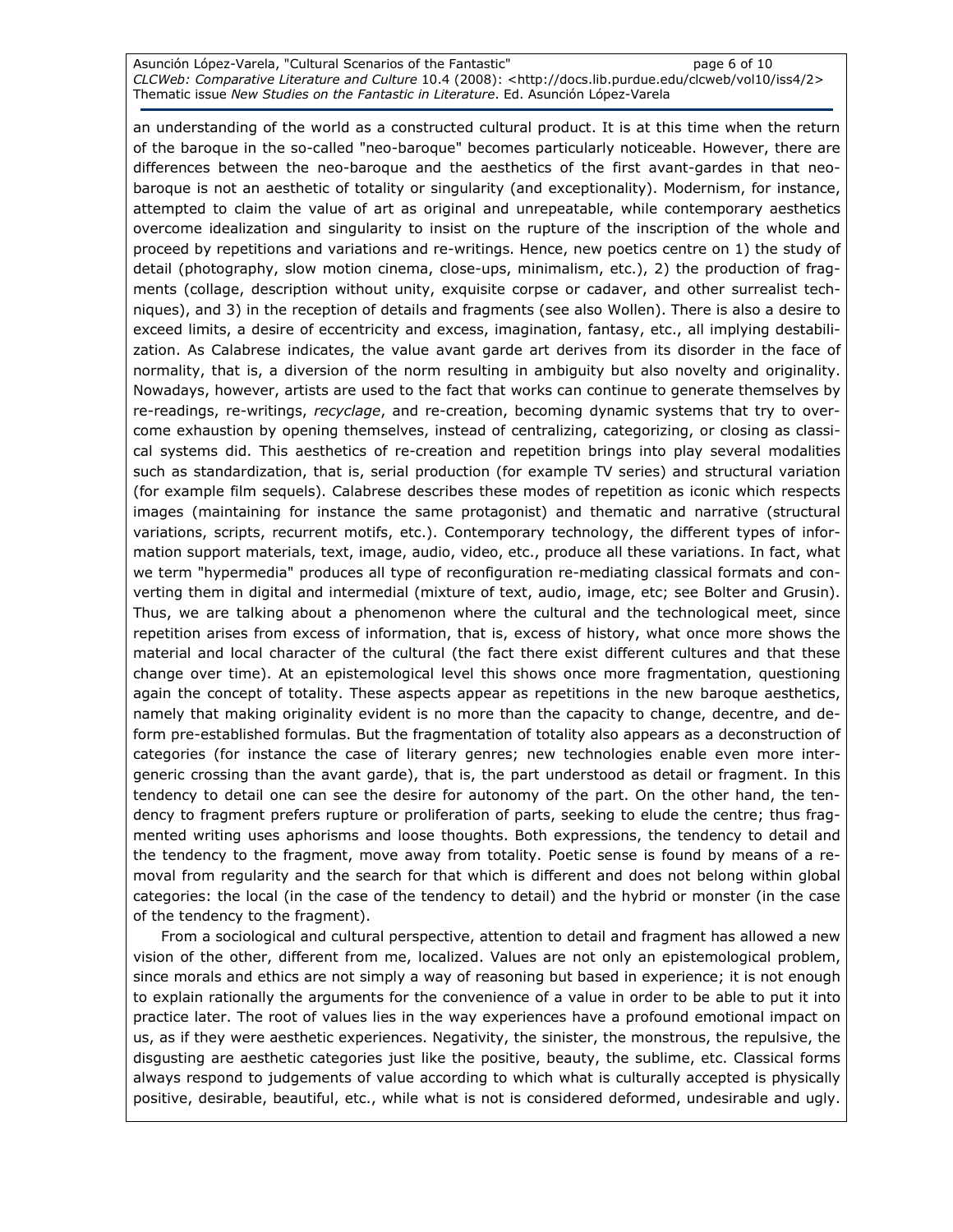Asunción López-Varela, "Cultural Scenarios of the Fantastic" entrananties of 10 CLCWeb: Comparative Literature and Culture 10.4 (2008): <http://docs.lib.purdue.edu/clcweb/vol10/iss4/2> Thematic issue New Studies on the Fantastic in Literature. Ed. Asunción López-Varela

However, negative experiences are not always interiorized as rejections: this also depends on social and media influence and on individual psychological and personal reasons. A distorted sensibility, such as the neo-baroque, can be the starting point for the interiorization of what later we assume as values, that is, referential parameters about ourselves, the others, nature, life's sense, etc. Hence, in order to explain the evolution of cultural values it is also necessary to explore the symbolic forms that represent those values. The repetition of symbolic forms affects psychic and nonexplicit levels giving way to the interiorization of values. The conflict between a vision of the world as a closed system (with the exigency of totality as ideological and aesthetic condition) and the vision of the world as group of local open systems with permeable borders is a conflict which anticipates ideological, political, economic, and axiological systems and thus it represents a cultural conflict (on this, see further López-Varela, "Literature as Node").

Tolerance has been an absent value until recent times and it is still today a reason for conflict. The relationship with the other has often been established as a relation of power, control, subjection, and even annihilation, carried out by the hero. The other has always been the stranger, the uncanny, the monstrous, the enemy who demanded domination. Sometimes this other is within ourselves, as in Stevenson's Dr. Jekyll y Mr. Hyde; at other times it is forming part for instance of cultures alien to ours, as in Conrad's Heart of Darkness. Women have frequently been contemplated as monsters (see, e.g., Caputi). It is significant that in our contemporary world artists no longer seek heroes but anti-heroes, hybrids, monsters, characters with a dark and hidden side. The return of the negative principle or the un-human as a component of reality (see, e.g., Cottom), means a qualitative change that opens up new horizons of knowledge and insight. The idea of the un- or in-human, the excessive, the formless, points to the paradoxical essence of the human, of order and form, a distancing movement with respect to positions of abstract and idealizing humanism. At the level of literary characters' presentation the changes in aesthetic orientation show the incorporation of negative principles and at a structural level labyrinthic visions proliferate (e.g., Joyce, Borges, Pynchon, Auster, etc.). The labyrinth is also one of the images of chaotic systems: it has order but it is hidden and complex. The complexity of the labyrinth can be defined as ambiguous: on the one hand it denies the value of the global and on the other it constitutes a challenge to find a new order. That is, the labyrinth is a game which begins with pleasure, that of getting lost, and ends with another pleasure, that of finding oneself. It is the pleasure of the resolution of the enigma, a process that it is only possible through a vision of constant change, through transformation more than stability and open, interdisciplinary, and dynamic according to a non-lineal path of the plot, even at the risk of loosing orientation. Following Gilles Deleuze, Calabrese proposes that this characteristic is part of a generalized rejection of systematization, caused by a new nomad way of living-thinking. It is easy to relate this to changes in our ways of living during the twentieth century as means of transport have allowed greater mobility including large diasporas and (im)migration (see López-Varela, "Webness"). Besides, the revolution in our means of communication produced by digital technologies including hypertext reconfigures our models of reading and writing, and therefore, thinking. What is different, unknown, misunderstood, etc., emerges paradoxically as a final guaranty for a dynamic sense and truth, distinct from the essential truth, and incomprehensible from the perspective of logical rationalism. Thus, it is possible to understand the irrationalism present in Nietzschean thought as something positive.

While light and electricity fascinates gothic writers during the Romantic period (i.e., Shelley's Frankenstein), a mixture of human and machine, the cyborg, forms part of our contemporary imagination. Studies by Walter Benjamin or John Berger show how technologies such as photography or cinematography are producing cultural change in our ways of looking at the world. We observe the reality that surrounds us while we acquire a conscience of our own observation. The camera makes evident that what we are watching is framed within a spatial and temporal context, even if it breaks the uniqueness of the image allowing its infinite reproduction and depraving it from its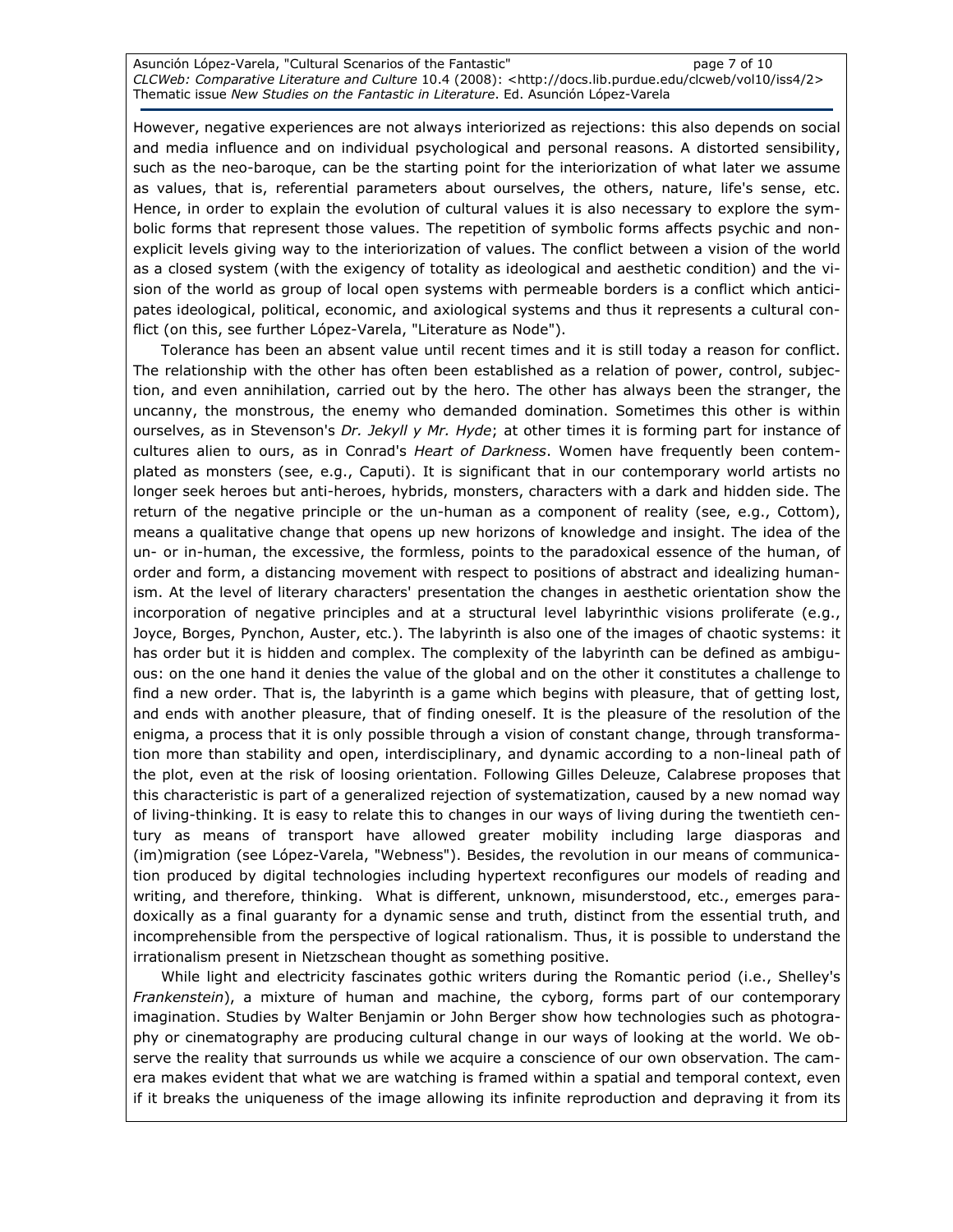Asunción López-Varela, "Cultural Scenarios of the Fantastic" and page 8 of 10 CLCWeb: Comparative Literature and Culture 10.4 (2008): <http://docs.lib.purdue.edu/clcweb/vol10/iss4/2> Thematic issue New Studies on the Fantastic in Literature. Ed. Asunción López-Varela

original context. Although photography might seem as an act of no intervention, it is much more than passive observation. It would be equivalent to sexual voyeurism in that observation contributes, at least tacitly, to stimulate so that what is happening continues to happen. If the camera can, thus, invade, transgress, and distort, cinema allows even more. Christian Metz established an analogy between the cinema screen and the mirror, explaining that by means of identification with the gaze in the camera, the spectator can re-establish what Jacques Lacan called "mirror stage," a scenery where looking into the mirror allows the child to see him or herself for the first time as other -- a significant stage in ego formation. In this sense, we can establish a link with Lacan's calls dialectic of identification with the other (*Écrits* 4) pointing out that the function of the mirror stage is reveal to us as a particular case in the function of the imago, which is to establish a relationship between an organism and its reality (for Lacan's thoughts on the baroque see his "Du Baroque").

We could situate the main characteristic of the baroque in the twentieth century as an invasion of space to the detriment of temporal models which become integrated in the system's own dynamics (see López-Varela, Embers). The neo-baroque spaces of the avant garde incite positions of looking that are not satisfied with voyeurism and seek the implication of the observer, reader, etc., turning him/her into a performer. Deleuze explains that the baroque offers an architecture of vision that places the audience in a spatial relationship with what is being represented, and that this disposition of perspective is not ordered statically but is the result of an articulation of complex spatial conditions where the borders are continually re-written in relation to the spectator, depending on his/her focal point. In this way, that being observed, the spectacle engulfs the audience forcing its participation in such a way that illusion and reality intermingle (see López-Varela, "El gusto del público"). According to Calabrese, neo-baroque aesthetics has realized that our fragmented world forms part of an open and dynamic system and that it knows that objectivity is impossible and thus it becomes involved, takes part developing intentionality so as to aesthetically strengthen the distortion. It is intentionality that goes beyond the borders of creation and reaches the receptor, to incite and implicate him/her. It is in this sense a form of perversion. In addition, interactivity, desire, and search now turn into dimensions of the audience, which in turn becomes a productive consumer (however, let us remember Fredric Jameson's warnings). The aesthetic of attention to detail, according to Calabrese, is characterized by an aesthetic of fidelity and pleasure for a complete perception of representation, whereas the aesthetic of the reception of fragments is characterized by a taste for the continuity of rupture arising in general from the pleasure of tearing apart complete products. Neo-baroque culture enjoys breaking perimeter rules. This pleasure or need is reflected in two possible attitudes: a tendency towards the border, limit, or threshold (without completely breaking the rules) and the need to overcome it. Calabrese offers several examples to illustrate the operation of overcoming the threshold. One is the manipulation of "slow motion" to create certain effects in cinema, television, or video and the other is the so-called "zapping" which allows the viewer the possibility of fragmenting discourses. These possibilities of the surmounting of the time/space threshold are not only promoting a new vision of the world but also behaviours that conform more and more to "multitasking." Today a growing number of people prefer computer and web interactivity to passive television reception. Unlike television's zapping audiences, internet users have at their reach a vast amount of all kinds of information, fit to all pleasures. On the screen, one can read, search for information in libraries all over the world, buy products, watch a movie, speak through the telephone line with anyone anywhere in the world using programmes such as Skype, seek sexual pleasures, etc., etc. The user constructs his/her own palimpsest or individual collage, providing significances  $\dot{a}$  la carte. It is a type of intermittent communication that requires new speeds and forms of perception and that, in the case of hypertextual readings, for instance, requires new forms of reading competence (see López-Varela, "Literature as Node"). Internet users seek greater freedom in their paths, more interactivity, and structures sufficiently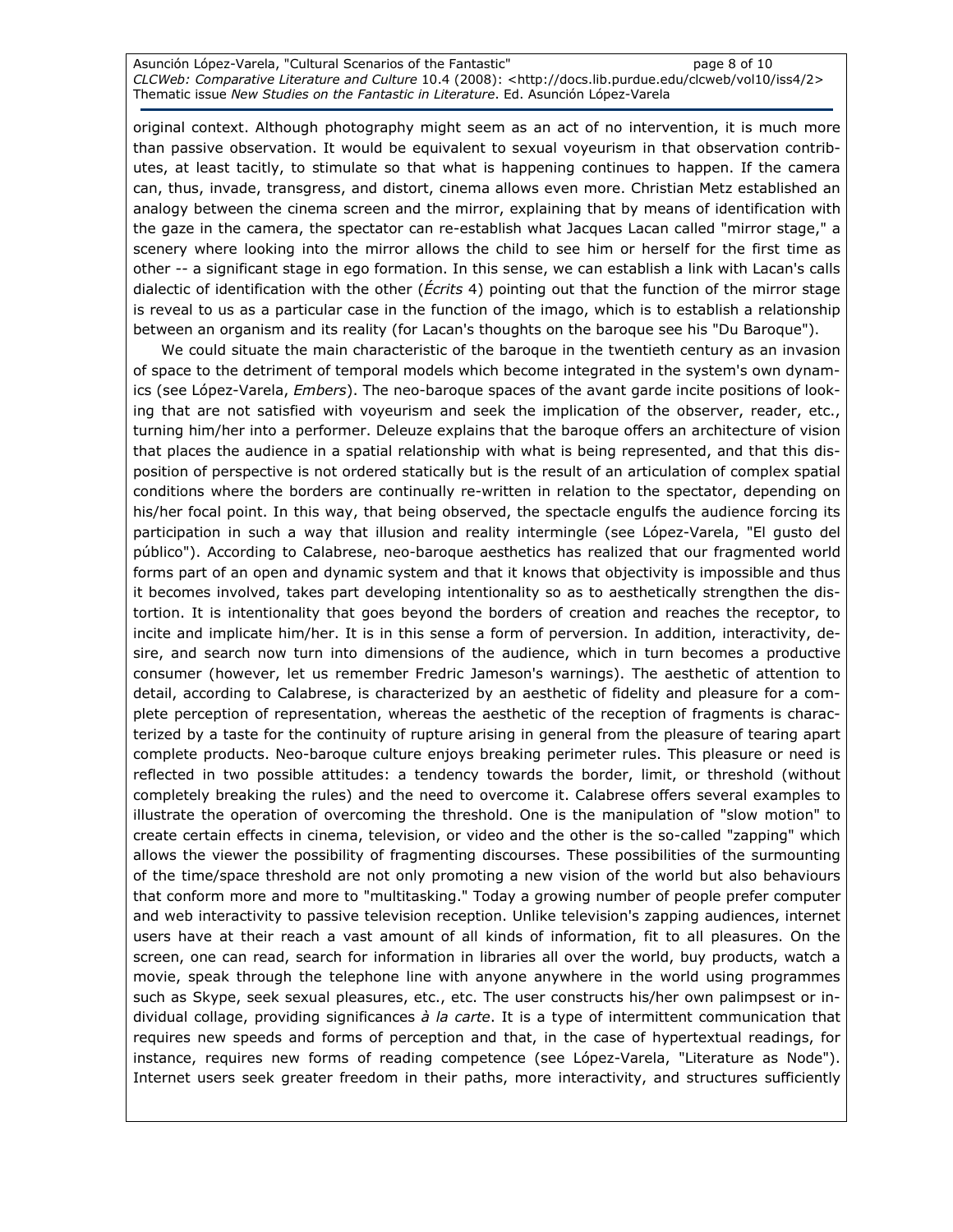Asunción López-Varela, "Cultural Scenarios of the Fantastic" entrarretion page 9 of 10 CLCWeb: Comparative Literature and Culture 10.4 (2008): <http://docs.lib.purdue.edu/clcweb/vol10/iss4/2> Thematic issue New Studies on the Fantastic in Literature. Ed. Asunción López-Varela

open and flexible to allow manipulation of information in a radical way. Open code, open access, peer-sharing, and Wiki movements are just a few examples of our intermedial world.

In conclusion, our intermedial age suggests that we have developed a systemic way of knowing that, in turn, unveils a world from a new epistemology of complexity, non-linear dynamic systems theory, and ambiguity. The characteristics of this intermedial world began to manifest itself in early twentieth-century avant garde thought and techniques, such as montage that mobilized space-time frameworks and enabled the projection of simultaneity within linear structures thus unveiling temporal folds within the structures (artistical, narratological). This proliferation of complex systemic visions favours dynamic and open structures that express themselves in contemporary representational forms, both artistic and scientific. The re-readings and re-writings, and re-mediatings of the world emerge as different types of deformities such as interdisciplinary metamorphoses, generic crossings, structural fragmentation, plot mutation, new ways of seeing. Thus the inclusion of the negative, the chaotic, the monstrous, the ugly, in the intermedial world of the neo-Baroque resulting in a general situation of ambiguity and ambiguities.

#### Works Cited

Horkheimer, Max, and Theodor W. Adorno. Dialectic of Enlightenment. Trans. John Cumming. London: Continuum, 1976. Arriarán, Samuel, and Mauricio Beuchot. Filosofía, neobarroco y multiculturalismo. México: Itaca, 1999. Baudrillard, Jean. Illusion, désillusion esthétiques. Paris: Sens & Tonka, 1997.

Berger, John. Ways of Seeing. Harmondsworth: Penguin, 1990.

Blanchot, Maurice. L'Espace littéraire. Paris: Gallimard, 1988.

- Bertalanffy, Ludwig von. General System Theory: Foundations, Development, Applications. New York: George Braziller, 1968.
- Bolter, Jay David, and Richard Grusin. Remediation: Understanding New Media. Cambridge: MIT P, 1999.

Buci-Gluckmann, Christine. Baroque Reason: The Aesthetics of Modernity. London: Sage, 1994.

Buci-Gluckmann, Christine, and Francisco Jarauta, eds. Barroco y neobarroco. Madrid: Círculo de Bellas Artes/Visor, 1993.

Caillois, Roger. Au Coeur du fantastique. Paris: Gallimard, 1965.

Calabrese, Omar. Neo-Baroque: A Sign of the Times. Princeton: Princeton UP, 1992.

Calvin, William. The Cerebral Code: Thinking a Thought in the Mosaics of the Mind. Cambridge: MIT P, 1998.

Capra, Fritjof. The Web of Life: A New Understanding of Living Systems. New York: Anchor Books, 1997.

Caputi, Jane. Goddesses and Monsters: Women, Myth, Power, and Popular Culture. Madison: The U of Wisconsin P, 2004.

Collins, Jim. Architectures of Excess: Cultural Life in the Information Age. New York: Routledge, 1995.

Cornago Bernal, Óscar. "Nuevos enfoques sobre el Barroco y la (Pos)Modernidad." Dicenda: Cuadernos de Filología Hispánica 22 (2004): 27-51.

Cortázar, Julio. "El sentimiento de lo fantástico." Obra Crítica. By Julio Cortázar. Ed. Saúl Yurkievich, Jaime Alazraki, and Saúl Sosnowski. Madrid: Alfaguara, 1994. 291-92.

Cottom, Daniel. Unhuman Culture. Philadelphia: U of Pennsylvania P, 2006.

Debord, Guy. The Society of Spectacle. Detroit: Black and Red, 1970.

Deleuze, Gilles. The Fold: Leibniz and the Baroque. Trans. Tom Conley. Minneapolis: U of Minneapolis P, 1993.

Eco, Umberto. The Open Work. Trans. Anna Cancogni. Cambridge: Harvard UP, 1989.

Empson, William. Seven Types of Ambiguity. London: Chatto & Windus, 1949.

Flor, Fernando R. de la. Barroco. Representación e ideología en el mundo hispánico (1580-1680). Madrid: Cátedra, 2002.

Glaserfeld, Ernst von. Radikaler Konstruktivismus. Ideen, Ergebnisse, Probleme. Frankfurt: Suhrkamp, 1997.

Gleick, James. Chaos: Making a New Science. London: Viking, 1987.

Hayles, Katherine. Chaos Bound: Orderly Disorder in Contemporary Literature and Science. Ithaca: Cornell UP, 1990.

Heisenberg, Werner. Physics and Philosophy: The Revolution in Modern Science. New York: Harper, 1958.

Jameson, Fredric. The Political Unconscious: Narrative as a Socially Symbolic Act. Ithaca: Cornell UP, 1981.

Jay, Martin. Downcast Eyes: The Denigration of Vision in Twentieth-Century French Thought. Berkeley: U of California P, 1994.

Lacan, Jacques. Écrits. Paris: Seuil, 1966.

Lacan, Jacques. "Du Baroque." Le Seminaire de Jacques Lacan. Ed. Jacques Alain Miller. Paris: Seuil, 1975. 95-105.

Landow, George P. Hypertext: The Convergence of Contemporary Critical Theory and Technology. Baltimore: Johns Hopkins UP, 1991.